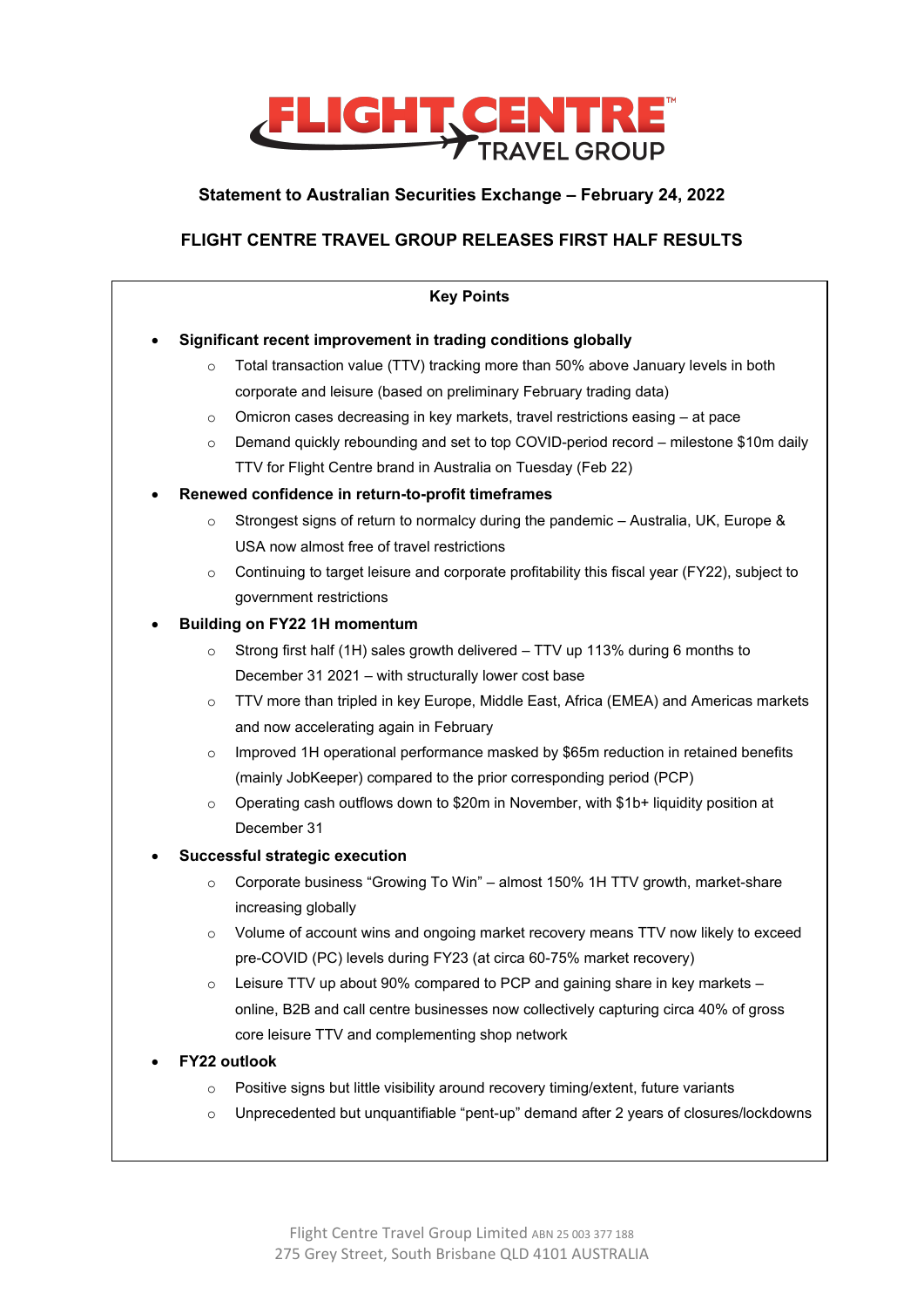THE Flight Centre Travel Group (FLT) is targeting a near-term return to profitability after a significant recent improvement in market conditions globally.

The company, which is one of the world's largest travel retailers and corporate travel managers, is becoming increasingly confident that the rapid recovery it is seeing in both travel sectors since late January marks the start of a material and sustainable rebound.

This confidence is based on:

- Omicron concerns generally decreasing in key markets
- Travel restrictions easing or being removed as countries learn to live with the virus and the world reopens – which is now happening at pace; and
- Significant pent-up demand from travellers looking to make up for two years of lost time

FLT will, however, continue to monitor market conditions and developments, given uncertainty around future variants and government responses to them and current tension in the Ukraine.

Gross TTV has increased quarter-on-quarter throughout the pandemic and has again spiked this month as governments globally have relaxed or removed restrictions that have grounded international and, in some cases, domestic travel for the best part of two years.

Preliminary projections for February indicate that monthly sales could top the COVID-period gross TTV record achieved in November 2021, with significant recovery being seen across all geographies and across both the leisure and corporate sectors after a short-term omicron downturn in December and January.

Based on these projections:

- Both the corporate and leisure businesses are on track to deliver more than 50% TTV growth compared to January 2022; and
- The EMEA and Americas businesses, which collectively generated 50% of 1H TTV and more than tripled sales during the period, are again leading the recovery with corporate TTV in these regions tracking 90% and 55% respectively above January levels

In Australia, Flight Centre brand delivered a \$10m TTV day on Tuesday (February 2022), the first time that this milestone has been achieved during the pandemic and a significant recovery towards the \$15m days that the company generally targeted pre-COVID (PC).

Further recovery globally is expected in the months ahead, assuming omicron cases continue to decrease and restrictions continue to ease, as FLT closes in on its return-toprofit targets of 55% of PC TTV in corporate and 45% of PC TTV in leisure.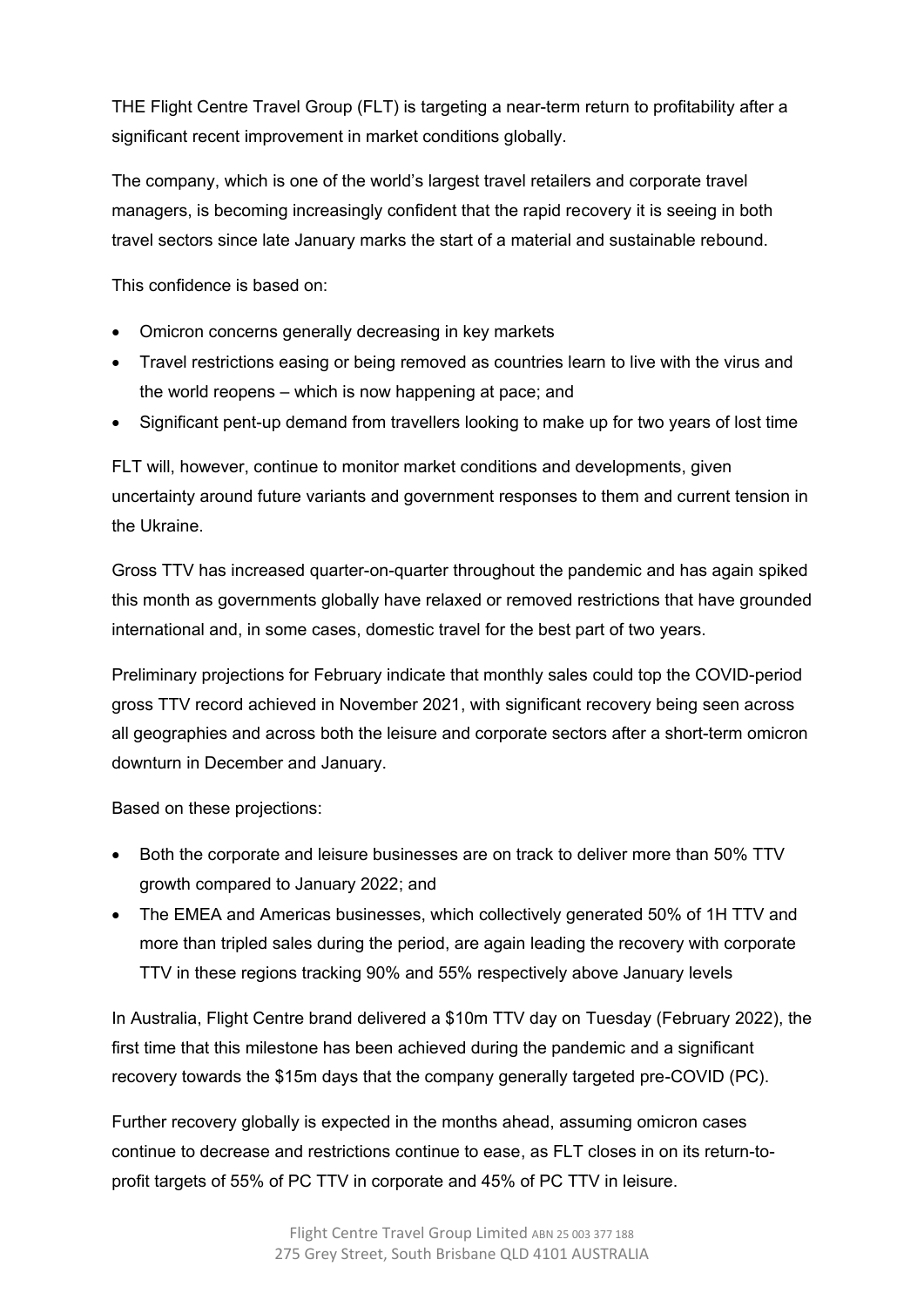# **Comments from Graham Turner, FLT managing director:**

"After two years of lockdowns and heavy restrictions, we are now seeing the strongest indicators of a return to normalcy. Borders are now generally open and some governments, particularly in Europe, are starting to treat the virus as endemic.

"Changes are happening at pace – we are seeing positive new developments relating to travel every day.

"Confidence in the recovery is building and momentum is taking off globally, as we are clearly seeing right now in both the corporate and leisure sectors and particularly in the three regions that materially drive our results – EMEA, the Americas and Australia.

"While there may be further COVID-related challenges to overcome in the future, we believe we are well positioned for recovery as the world reopens, given our:

- Strong global presence, which means we are not reliant on any one country or sector
- Investment in key assets during the pandemic, while maintaining strong liquidity
- Successful execution of key strategies, including Grow to Win in corporate and the development of a lower-cost leisure growth model built around a smaller but stronger shop network that is complemented by other highly scalable models and channels
- Leaner and more efficient structure, which has led to a structurally lower cost base; and
- Current TTV trajectory in improving conditions

"There is, of course, some uncertainty around future variants and government responses to them, so we will continue to monitor developments."

#### **FY22 1H Results**

FLT recorded strong sales growth during the six months to December 31 2021, with TTV increasing 113% to \$3.3b compared to the PCP.

The company achieved significant sales rebounds immediately after the delta spike in late August and early September, which led to COVID-period record gross TTV of \$859m in November 2021.

Demand then softened in December, normally a seasonally slower trading month, after the omicron variant emerged in South Africa and then spread globally, prompting governments to temporarily reinstate restrictions. In a further positive sign of rapid post-omicron recovery, the South African business returned to profit in January 2022, after many of these restrictions were quickly removed and despite key airline partners not restoring services until late in the month.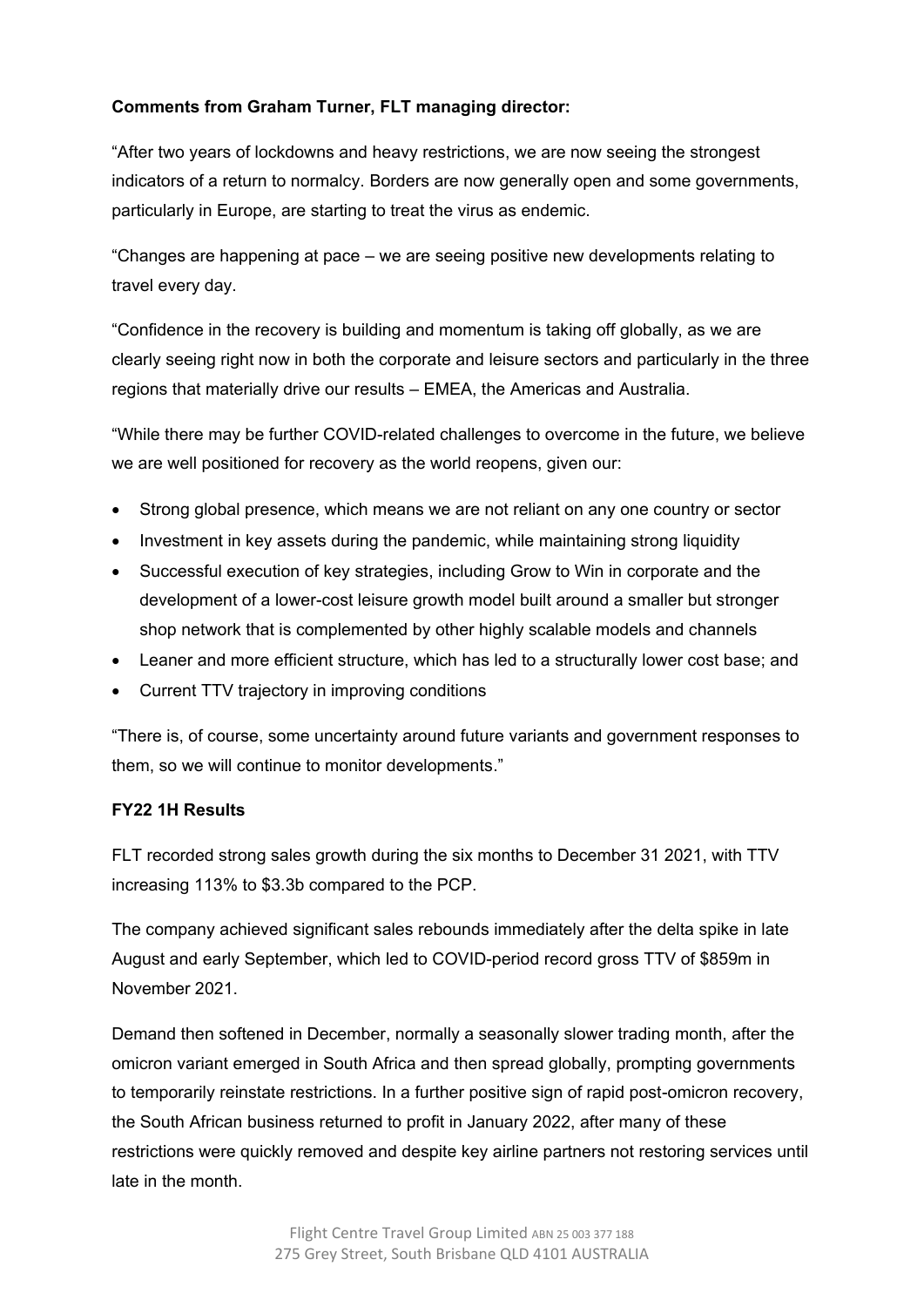The global corporate business was tracking at 57% of PC gross TTV levels in both November and December, above its return to profitability target (55% of PC TTV). However, after adjusting for the very low margin hotel quarantine program, which has now ended, TTV was just below 50% of PC levels in November, when the business almost broke even.

1H gross leisure TTV also peaked in November at 30% of PC levels and more than doubled between September and November, before the omicron-induced slowdown in December.

While 1H revenue increased strongly (up \$156m compared to the PCP) and comfortably exceeded the \$125m underlying cost growth, the loss of government subsidies (predominantly JobKeeper in Australia) masked significant year-on-year operational performance improvement. Retained benefits globally during the FY22 1H decreased by \$65m compared to the PCP, largely reflecting JobKeeper's removal in March 2021.

At an earnings before interest, tax, depreciation and amortisation (EBITDA) level, underlying\* losses increased from \$156m during the FY21 1H to \$184million, with the FY21 1H benefitting from the \$65m impact of government subsidies.

FLT's South Africa and United Arab Emirates businesses were profitable during the 1H, along with various brands throughout the world.

The Pedal Group cycle joint venture and aircraft charter business AVMIN delivered record profits, with Pedal Group generating record sales of more than \$200m and a \$32m 1H profit before tax.

The EMEA geographic segment was profitable in both November and December and was close to breakeven for the 1H, while the global corporate business was also close to breakeven in November, ahead of the global omicron wave and the traditional Christmas season slowdown.

Corporate activity is again stepping up, particularly in the Northern Hemisphere, as evidenced by the strong recent month-on-month TTV growth in the UK and the Americas.

Growth has been bolstered by the return of several companies that have reinitiated their travel programs this month after pausing those programs during the height of the pandemic.

In the leisure sector, significant 1H losses were recorded, as expected given the business's traditional reliance on Australia and New Zealand. Together, these businesses, which remained heavily locked down until recently, contributed about 58% of gross leisure TTV PC.

The South Africa leisure business recovered solidly, while Liberty was profitable at various times during the 1H, which was traditionally the US business's seasonally weaker and lossmaking period.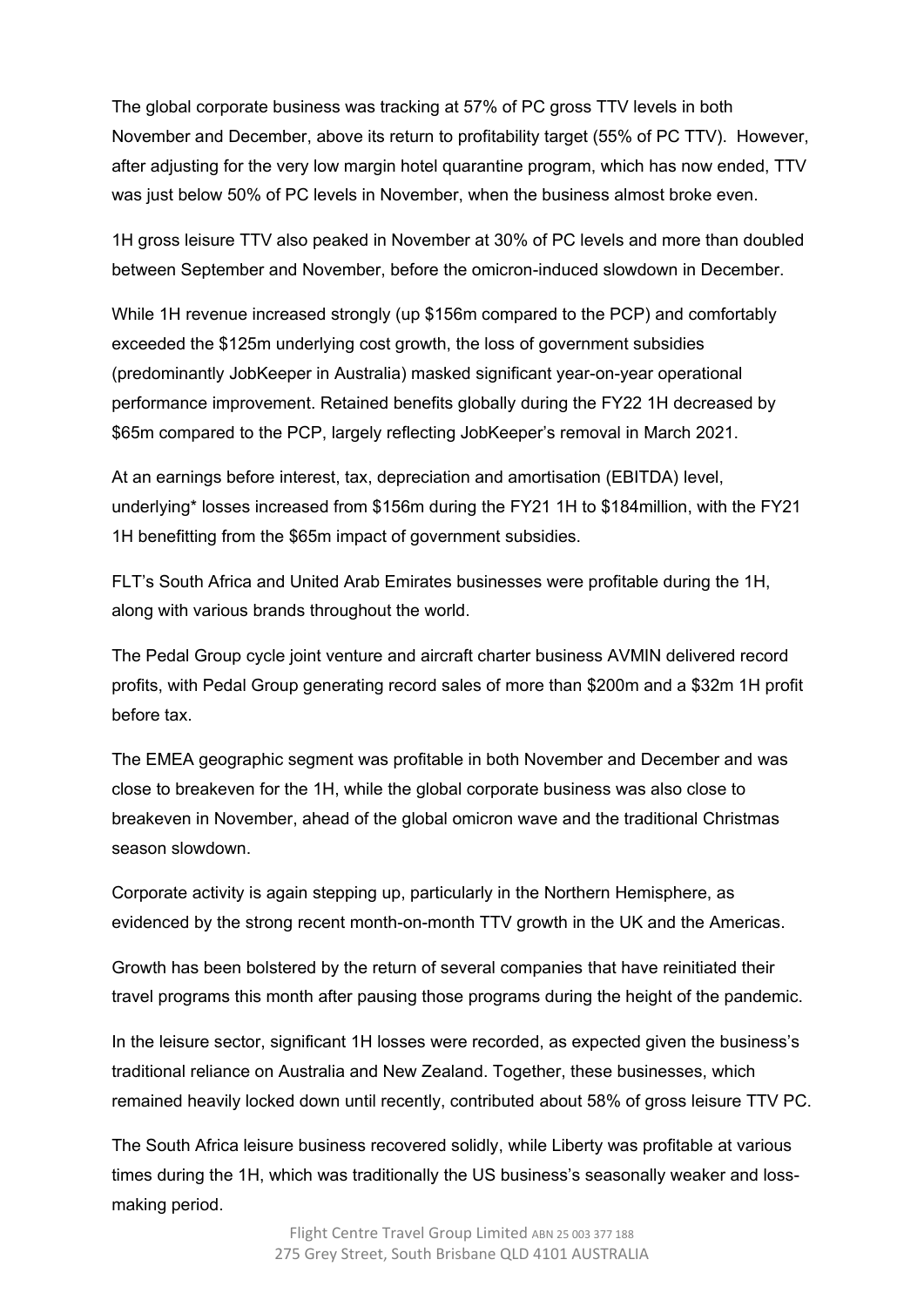Overall costs tracked at circa 40% of PC levels as FLT maintained tight controls over expenses, while continuing to invest in its key growth drivers – people, systems and technology.

Staffing levels increased during the 1H – ahead of the recovery and in anticipation of strong demand after the world reopened – which contributed to increased employee benefits expenses during the period.

Costs will continue to increase as demand recovers and the company ramps up staffing levels and marketing activity but is expected to remain materially lower in full recovery than during FY19, when FLT delivered record TTV of \$23.7billion, as a result of:

- Structural changes made to increase productivity and scalability; and
- Growth in labour-light leisure models, specifically online, business to business (independent agents) and call centres

FLT has maintained a healthy balance sheet and had a \$1.5b global cash and investment portfolio at December 31, 2021. Liquidity topped \$1billion, after allowing for a complete unwind of working capital and client cash.

As announced during the 1H, FLT will use some of the proceeds from its \$400m convertible note issue in November 2021 to repay the UK115m pound, low interest loan it received under the Bank of England's short-term Covid Corporate Financing Facility when the loan expires next month.

After recording operating cash outflows in excess of \$41million in September, monthly operating cash outflows rapidly decreased to \$20million in November as the delta wave passed - another COVID-period record and an indication of the pace with which the postomicron recovery could occur. These outflows were then contained between \$35million- \$40million in the seasonally softer and omicron-impacted December and January months.

## **Strategic Update & Outlook - Corporate**

FLT's corporate businesses contributed about 60% of 1H sales and organically increased TTV by almost 150% compared to the PCP to \$2.04b.

At an underlying EBITDA level, losses improved to \$30m (PCP: \$46m EBITDA loss), despite a \$13m decrease in retained subsidies compared to the FY21 1H.

The business continues to successfully execute its Grow To Win strategy – which couples large volumes of account wins with very high customer retention rates – and is consistently gaining market-share across its key regions, while ensuring its two key brands, FCM and Corporate Traveller, are fit to win in a post-COVID world.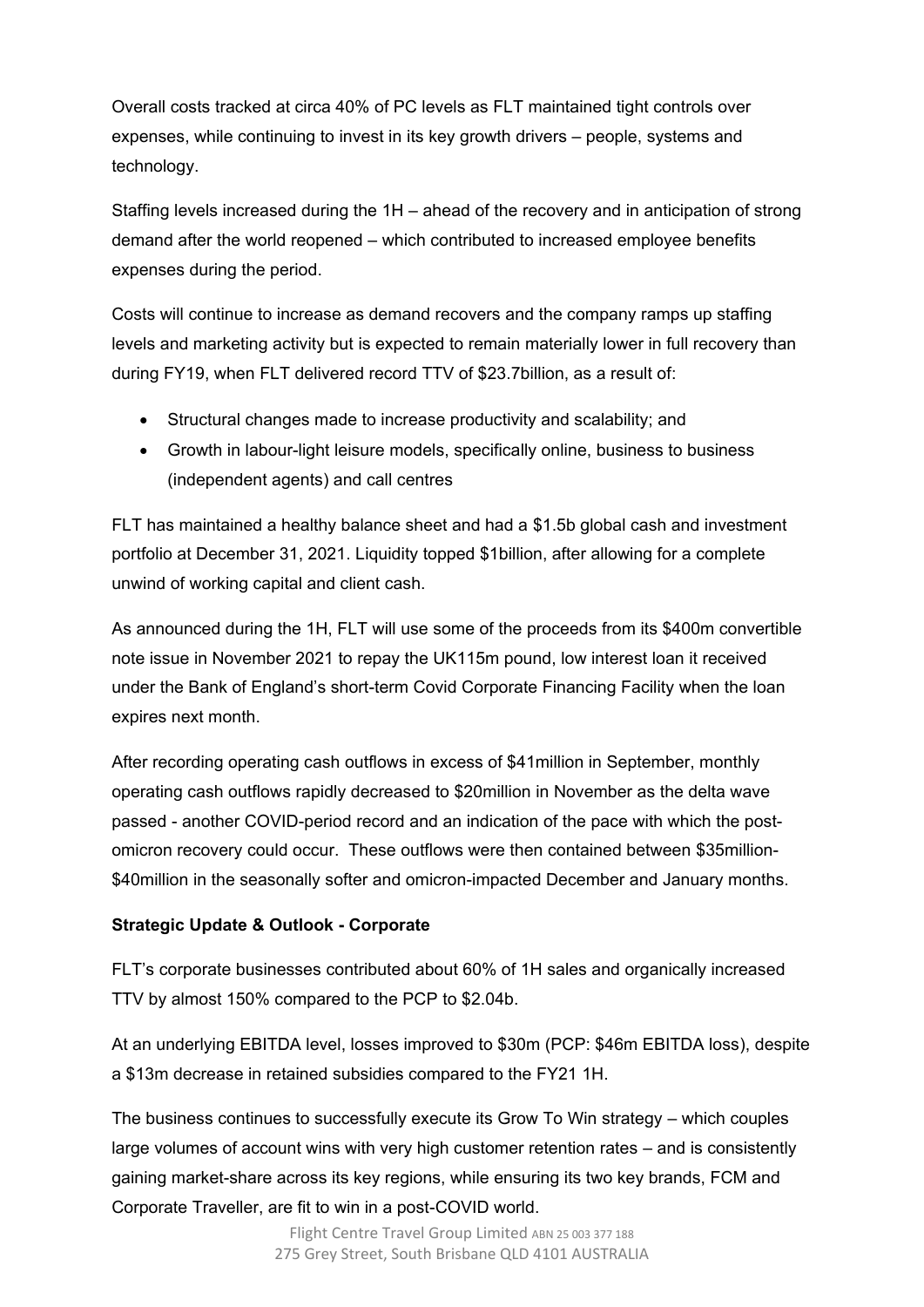While average client spend remains well below PC levels and is unlikely to rebound fully in the near-term, FLT believes its corporate TTV can now surpass peak FY19 (monthly) levels during FY23 with**:**

- Average client spend (market recovery) expected to reach 60-75% of traditional levels as restrictions ease and as a result of pent-up demand for face-to-face meetings; and
- Material TTV flowing through from the large pipeline of accounts won during the past two years – 12 of the company's 20 largest clients globally have now been secured during the pandemic

Wins since the end of the FY20 1H have now reached \$4.5b in annual pre-COVID spend, which would represent circa 50% growth on the global corporate business's \$8.9b FY19 result if all clients were retained and were trading at previous levels.

These wins have enhanced what was already a diverse client book and have also included major government accounts in France, Singapore and the United Kingdom. The UK government is now one of the company's largest clients in the country.

Changing customer needs and market dynamics are creating opportunities for both Corporate Traveller and FCM.

In terms of customer needs, safety concerns are likely to lead to reduced leakage, higher adoption of managed travel programs and a shift away from supplier direct offerings. Customers are also focussing on sustainability solutions, which are being incorporated into the two brands' corporate product and technology suite.

In terms of market dynamics, the competitive landscape is changing with recent merger and acquisition (M&A) activity leaving large clients with less choice and seeking an alternative.

FLT has also participated in the M&A activity but has, to date, focussed on strategically expanding its geographic footprint and enhancing its technology and product suite to drive further organic growth in the future rather than large-scale acquisitions to boost TTV.

This is evidenced by recent investments in:

- A small joint venture in Japan (the world's fourth largest corporate travel market) during the 1H. The business started to trade in January 2022; and
- Tech businesses Whereto early in the pandemic this investment paved the way for the Corporate Traveller Melon platform and the FCM Platform to be developed and introduced – and Shep, a browser extension, late in the 1H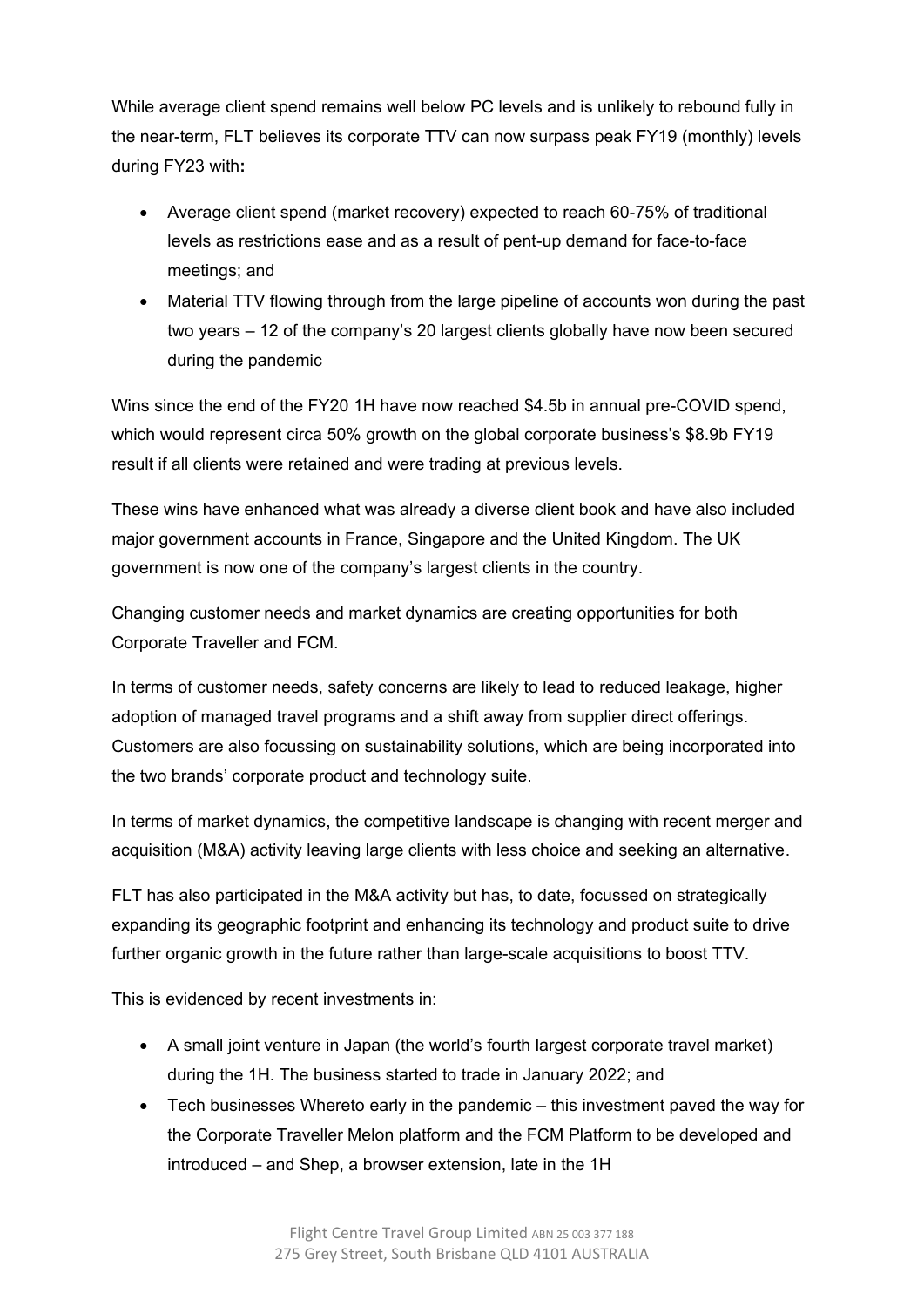FLT will consider larger acquisitions if suitable strategic opportunities arise but will predominantly focus on organic growth given its success in winning and retaining accounts.

This success has been aided by significant investments in products and initiatives that have improved the customer experience during the pandemic while some legacy travel management companies have been unable to invest in new products to meet changing post-COVID needs.

# **Strategic Update & Outlook – Leisure**

The global leisure business recorded a \$155m underlying EBITDA loss during the 1H, compared to an underlying \$120m EBITDA loss during the PCP.

As was the case company-wide, the removal of government subsidies adversely impacted results during the period and also masked a significant operational performance improvement underpinned by ongoing cost discipline and strong sales recovery.

1H TTV increased circa 90% to \$950m (PCP: \$501m), despite the negative effects of:

- Ongoing heavy restrictions in Australia and New Zealand; and
- Short-term slowdowns late in the first and second quarters associated with the delta and omicron strains respectively.

On a positive note, both downturns were quickly followed by significant demand spikes, with the global leisure business peaking at 30% of PC gross TTV in November (post delta) and on track to surpass that contribution this month as omicron concerns abate and as the world reopens. FLT expects further leisure recovery in the coming months, as the business closes in on its breakeven target of 45% of pre-COVID TTV before the end of FY22.and a full recovery during FY24.

FLT's leisure businesses globally are well placed to capitalise on the reopening and on the significant pent-up demand for international travel, as evidenced by the bookings and enquiries surges that typically follow border reopening announcements. For example, last week's news of the impending West Australian border reopening led to a circa 200% increase in searches for flights to and from WA on each of the first three days after the announcement (Feb 18-20).

The company has retained strong and highly accessible Flight Centre shop networks in its larger markets of Australia, New Zealand and South Africa. These shops now house an experienced workforce with:

• The expertise to help customers navigate post-pandemic travel complexities; and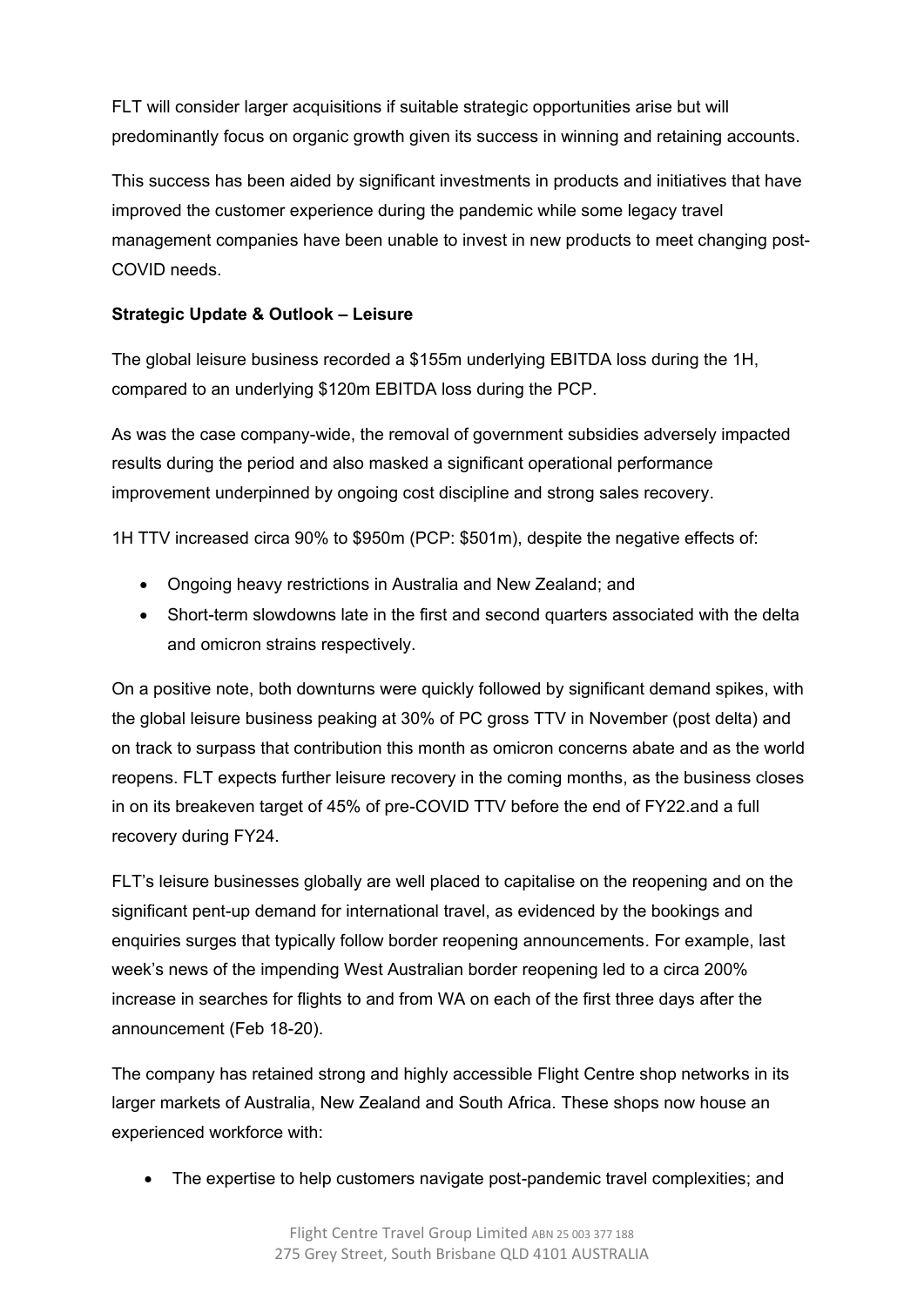• Access to improved systems and tools, which together should deliver productivity gains, as has already been seen in various markets and businesses, including South Africa, the US and Ignite in Australia, during the 1H.

The Flight Centre shops now operate alongside a stronger stable of highly scalable complementary businesses that are earmarked as key future growth drivers and that are already starting to cost-effectively capture a higher share of sales.

Together, the leisure online, call centre and business to business (B2B) channels delivered about 40% of gross 1H TTV within the core leisure business (excluding wholesale, Flight Centre Business Travel and Travel Money FX).

Online businesses captured 18% of 1H gross core leisure TTV globally, up from 11% PC.

These businesses include:

- The various flightcentre.com websites
- US-based student travel marketplace StudentUniverse, which is now capturing a meaningful percentage of volume via its relationship with Amazon; and
- The Jetmax online travel agencies (BYOJet and Aunt Betty), which will next month launch in four new markets – the US, Ireland, Hong Kong and Singapore – via Google Flights

The B2B offerings, which are labelled Home Of The Travel Entrepreneur (HOTTE), generated 12% of 1H core leisure TTV (gross). Within this channel, FLT aims to deliver the widest and best range of travel and technology products to its expanding member network.

FLT's call centres delivered 8% of 1H core leisure TTV (gross), with the Ignite business and its specialist My Brands stable (My Cruises, My Fiji, My Queensland Holiday and others) performing well

The company also continues to strengthen its premium sector presence, through the boutique Travel Associates brand in Australia and Laurier Du Vallon in Canada.

This leisure sector diversity has allowed FLT to capture a broad customer mix and has contributed to increased market-share in Australia and South Africa during the most challenging period the industry has faced. These challenges have inevitably led to consolidation, with industry body the Australian Federation of Travel Agents estimating that some 14% of travel agents in Australia have left the industry and an additional 37% would be at risk if without additional government support.

While other businesses and channels are expected to drive FLT's future leisure growth, the Flight Centre shop network remains the business's backbone, particularly in the Southern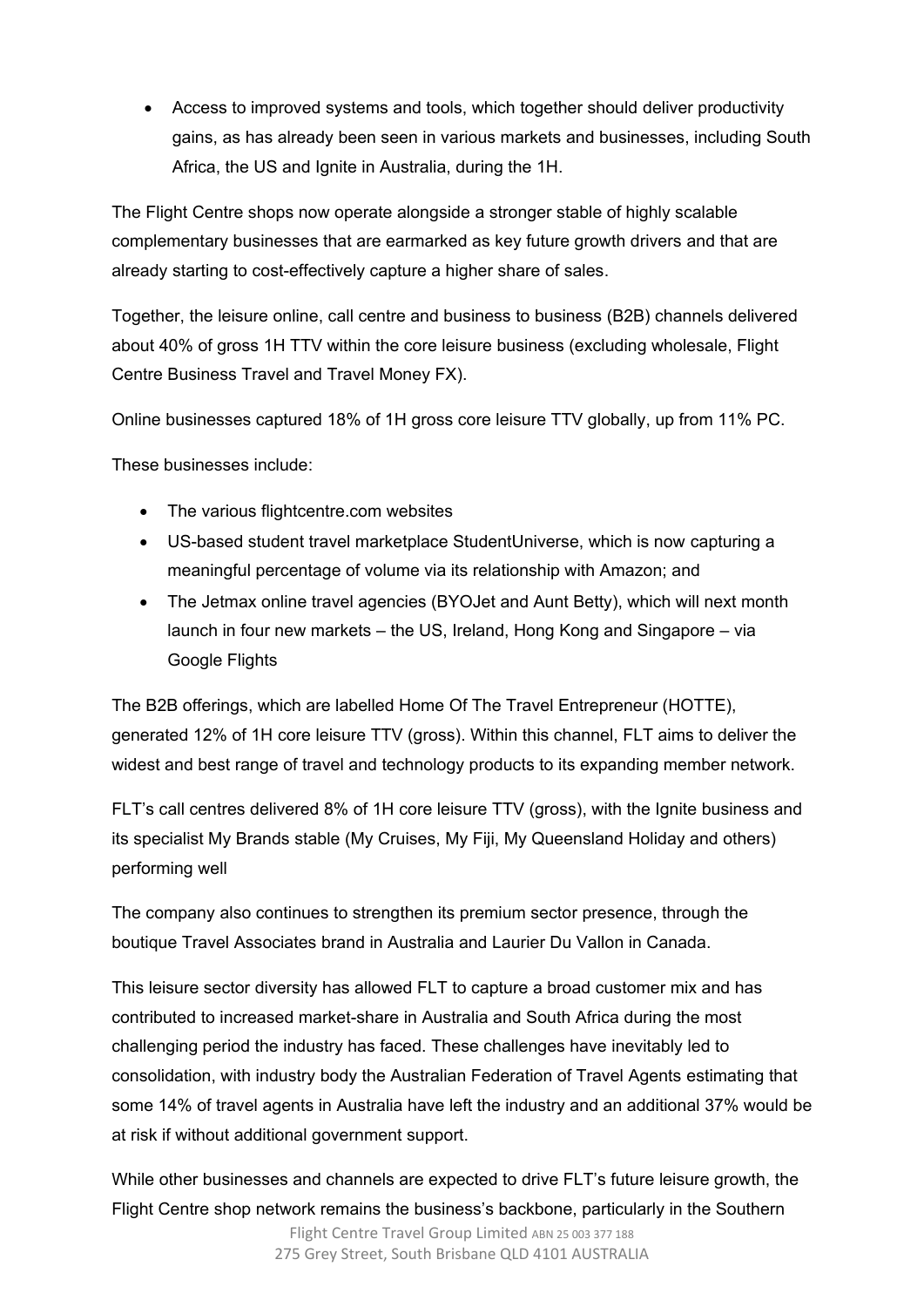Hemisphere. Work is underway to reinvigorate the famous brand ahead of its  $40<sup>th</sup>$  birthday later this year, with the Flight Centre 4.0 project in place to deliver a modernised brand and omni-channel operating model that is positioned to win in the recovery phase.

### **Supplier Relationships**

FLT maintains strong relationships with a diverse range of suppliers globally and has longterm deals in place with airlines, cruise lines, tour companies and other partners.

In Australia and New Zealand, some airlines have recently flagged changes to agency commission payments (front-end margin), which are just one source of FLT's revenue and overall margin.

Discussions are underway with these airlines, with a view to adjusting back-end margins or pursuing a number of other strategies, to offset the impacts of any commission loss, as FLT has generally been able to do in the past. Between the FY2010 1H and the FY2020 1H, FLT's Australian leisure revenue margin increased from 12.6% to 14% (excluding the Travel Money FX business) at the same time as the company's average international air commissions decreased from 6.7% to 3.7%.

Pre-COVID, the Australian outbound aviation market was highly competitive, with more than 50 international airlines operating scheduled passenger services to and from Australia (Source: BITRE). These airlines are typically looking to restore capacity and regain marketshare as the recovery ramps up, creating further opportunities for FLT, with its large and diverse brand stable and customer base, to work closely with key partners.

## **FY22 Full Year Outlook – comments from Graham Turner**

"The positive trends that were being seen pre-omicron have re-emerged globally, after a relatively short downturn in December and January.

"Confidence in the recovery is building, with the near-term rebound in demand – which is already underway – looking likely to quickly exceed the post-delta rebound in November. At that time, heavy travel restrictions were still in place, with limited opportunities to travel internationally from Australia and only the New South Wales and Victorian domestic borders open in a meaningful way.

"The outlook now for travel is considerably brighter although the recent unrest in Russia and the Ukraine may impact the pace of recovery if it escalates significantly.

"We remain comfortable with our pre-omicron return to profit timetables and will continue to target a return to monthly profitability in corporate and leisure during FY22.